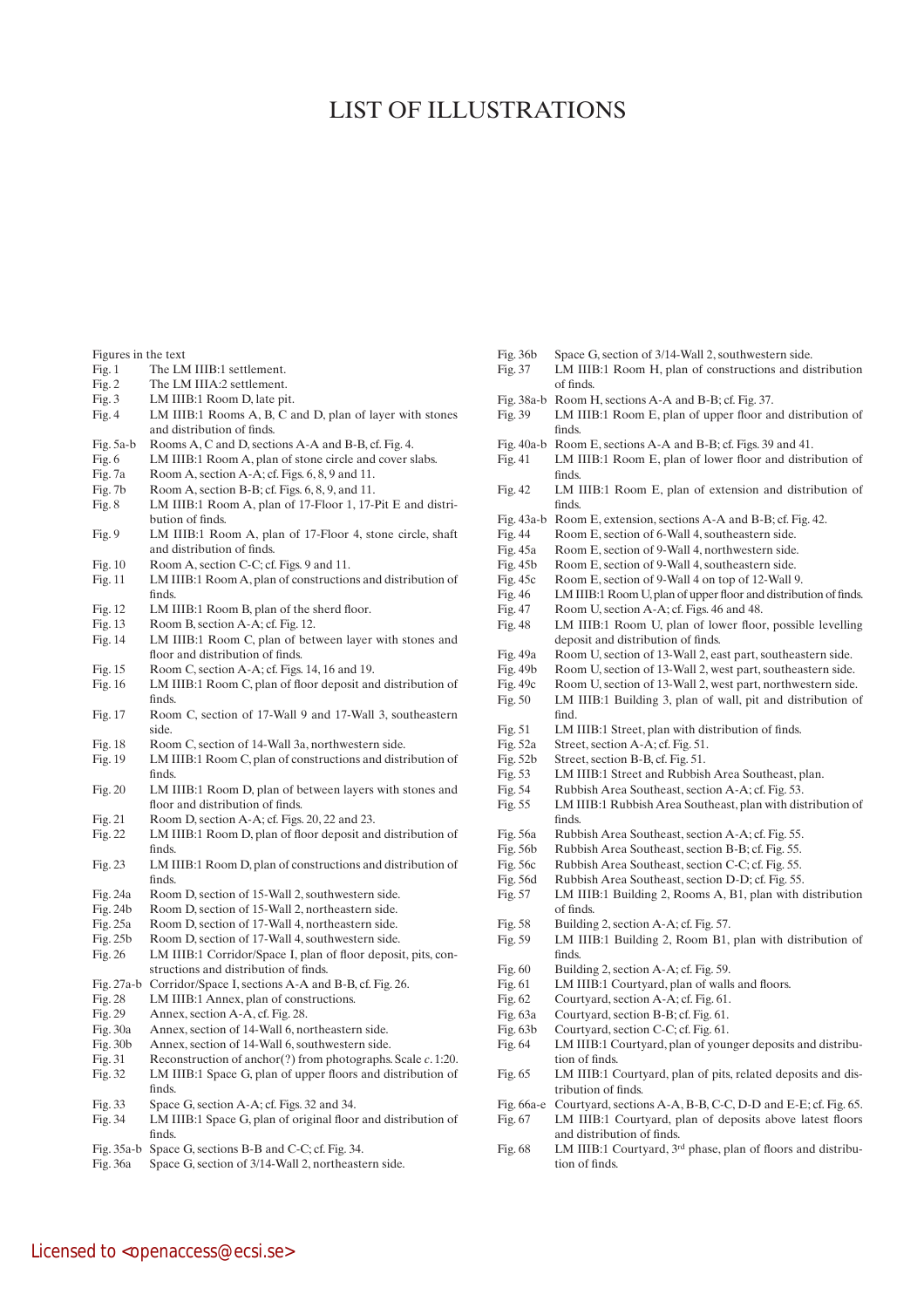- Fig. 69 LM IIIB:1 Courtyard, 2<sup>nd</sup> phase, plan of floors and distribution of finds.
- Fig. 70 LM IIIB:1 Courtyard, 1st phase, plan of floors and distribution of finds.
- Fig. 71 LM IIIB:1 between Buildings 1 and 2, plan with distribution of finds.
- Fig. 72a-b Between Buildings 1 and 2, sections A-A and B-B; cf. Fig. 71.
- Fig. 73 Between Buildings 1 and 2, section C-C; cf. Fig. 71.
- Fig. 74 LM IIIB:1 north of Buildings 1 and 2 with "Building 4" and west of Building 2, plan with distribution of finds.
- Fig. 75 LM IIIA:2 Space A-D, plan of floors and distribution of finds.
- Fig. 76 LM IIIA:2 Space E, plan with distribution of finds.
- Fig. 77 LM IIIA:2 Space E, 9/7-Pit A, plan with distribution of finds.
- Fig. 78 LM IIIA:2 Space F, plan with distribution of finds.
- Fig. 79 LM IIIA:2 Spaces G and H, plan with distribution of finds.<br>Fig. 80 LM IIIA:2 south of Building 1, plan of 13-Pits N/M/O.
- LM IIIA:2 south of Building 1, plan of 13-Pits N/M/Q. Fig. 81 LM IIIA:2 south of Building 1, plan of pits, deposits and dis-
- tribution of finds.
- Fig. 82a South of Building 1, section A-A; cf. Fig. 81.<br>Fig. 82b South of Building 1, section B-B; cf. Fig. 81. South of Building 1, section B-B; cf. Fig. 81.
- Fig. 83 LM IIIA:2 Rubbish Area Southeast, plan of upper layer and distribution of finds.
- Fig. 84a Rubbish Area Southeast, section A-A; Fig. 83.
- Fig. 84b Rubbish Area Southeast, section B-B; Fig. 83.
- Fig. 85 LM IIIA:2 Rubbish Area Southeast, plan of lower layer and distribution of finds.
- Fig. 86 LM IIIA:2 Building 2, plan and distribution of finds.
- Fig. 87 LM IIIA:2 Courtyard, plan and distribution of finds.
- Fig. 88 LM IIIA:2 Rubbish Area North, plan and distribution of finds.
- Fig. 89 Reconstruction of the late archictectural phase within the LM IIIB:1 settlement.
- Fig. 90 Reconstruction of the early architectural phase within the LM IIIB:1 settlement.
- Fig. 91 Reconstruction of the LM IIIA:2 settlement.<br>Fig. 92 Topographical plan of the LM III cemetery a
- Fig. 92 Topographical plan of the LM III cemetery at Khania.<br>Fig. 93 LM IIIB:1 and LM IIIA:2 decorated shapes.
- LM IIIB:1 and LM IIIA:2 decorated shapes.
- Fig. 94 Motifs on LM IIIB:1 bowls.<br>Fig. 95 LM IIIB:1 and LM IIIA:2 p
- LM IIIB:1 and LM IIIA:2 plain ware shapes.
- 
- Fig. 96 LM IIIB:1 and LM IIIA:2 coarse fabric shapes.<br>Fig. 97 The Mediterranean and Crete in LBA III. D The Mediterranean and Crete in LBA III. Distribution of the Kydonian Workshop.
- Fig. 98 Individual Linear B signs found on KH Z 1-44.
- Fig. 99 Potter's marks in the scale of 1:2.
- Fig. 100 Diagrams of the most commonly counted and inventoried shapes from the same deposits in LM IIIB:1 and LM IIIA:2.
- Fig. 101 Diagrams showing the percentages of inventoried pottery in the different LM IIIB:1 (left column) and LM IIIA:2 (right column) deposits.
- Fig. 102 Graph showing the occurrence of Kydonian Workshop with "pure" dates in levels from LM IIIC through LM IIIA:2.
- Fig. 103 The most frequent, inventoried shapes among the LM IIIB:1 and LM IIIA:2 pottery.

## Plates

- Pl. 1 The LM IIIB:1 settlement, with indications of trenches, grid system(s) and wall names. Pl. 2 Distribution of stone tools and obsidian. Pl. 3 Distribution of spindle whorls and loom weights. Pl. 4 Distribution of metals, pieces of slag, moulds and crucible. Pl. 5 Distribution of figurines, personal adornments and seals. Pl. 6 Distribution of plaster and architectural remains. Pl. 7 Distribution of miscellaneous objects. Pl. 8 The LM IIIA:2 settlement, with indications of trenches, grid system(s) and wall names. Pl. 9 Distribution of stone tools and obsidian. Pl. 10 Distribution of spindle whorls and loom weights. Pl. 11 Distribution of metals and pieces of slag. Pl. 12 Distribution of figurines, personal adornments and seals.
- Pl. 13 Distribution of plaster and architectural remains.

Licensed to <openaccess@ecsi.se>

- Pl. 14 Distribution of miscellaneous objects.
- Pl. 15a South scarp of Trench 15 (514-518/700).
- Pl. 15b West scarp of Trench 15 (514/700-704). Pl. 15c West scarp of Trench 14 (510/704-710).
- Pl. 16a East scarp of Trench 17 (512.5/699-703.5).
- Pl. 16b West scarp of Trench 17 (508.5/700-704).
- Pl. 16c South scarp of Trenches 8 and 15 (514-521/700).
- Pl. 17a West scarp of Trench 13 (522/700-704).
- Pl. 17b North scarp of Trench 14 and 6/14 (510-514/710).
- Pl. 17c North scarp of Trench 23 (508-510/709.5).
- Pl. 18a West scarp of Trench 23 (508/705-709.5).
- Pl. 18b South scarp of Trench 3 (510-513/711).
- Pl. 18c South scarp of Trench 4 (514-517/711).
- Pl. 19a East scarp of Trench 4 (517/711-717).
- Pl. 19b East scarp of Trench 6 (517/704-710).
- Pl. 19c West scarp of Trench 9 (522/704-711.5).
- Pl. 20a East scarp of Trenches 21, 19 and 20 (534.5/699-718).
- Pl. 20b East scarp of Trenches 11 and 13 (529/700-718).
- Pl. 20c East scarp of Trenches 5 and 7 (521/704-717).
- Pl. 21a North scarp of Trench 13 (522-529/703).
- Pl. 21b South scarp of Trench 13 (521-529/700).
- Pl. 21c Trial test in Trench 21 (all sides).
- Pl. 22a North scarp of Trench 12 (525-529/710).
- Pl. 22b South scarp of Trench 11 (525-529/711).
- Pl. 22c West scarp of Trench 10 (522/712.5-717).
- Pl. 23a East scarp of Trench 1 (513/718-724).
- Pl. 23b North scarp of Trench 10, extension (523-526/718).
- Pl. 23c Oblique section within Trench 17 below 17-Wall 5 (508.18/ 703.96-509.29/702.54).
- Pl. 24a Section from trial test in LM I Room I.
- Pl. 24b East scarp of Trenches 9 and 10 (525/708-717).
- Pl. 24c South scarp of Trenches 20 and 18 (528-534.5/699).
- Pl. 25a East scarp of Trench 10, extension (526/714.5-718).
- Pl. 25b North scarp of Trenches 4 and 5 (514-521/717).
- Pl. 25c West scarp of Trench 5 (518/711-717).
- Pl. 26a-c Excavation, LM IIIB:1 Building 1, Layer with stones above Rooms A, D and Corridor.
- Pl. 27a-e Excavation, LM IIIB:1 Building 1, Room A.
- Pl. 28a-d Excavation, LM IIIB:1 Building 1, Room A.
- Pl. 29a-d Excavation, LM IIIB:1 Building 1, Room A.
- Pl. 30 Excavation, LM IIIB:1 Building 1, Rooms A, B, C and D.
- Pl. 31a-f Excavation, LM IIIB:1 Building 1, Rooms A and B.
- Pl. 32a-d Excavation, LM IIIB:1 Building 1, Room C.
- Pl. 33a-e Excavation, LM IIIB:1 Building 1, Rooms C and D.
- Pl. 34a-f Excavation, LM IIIB:1 Building 1, Room D.
- Pl. 35a-d Excavation, LM IIIB:1 Building 1, Corridor/Space I.
- Pl. 36a-c Excavation, LM IIIB:1 Building 1, Corridor.
- Pl. 37a-c Excavation, LM IIIB:1 Building 1, Corridor/Space I.
- Pl. 38a-d Excavation, LM IIIB:1 Building 1, Corridor/Space I.
- Pl. 39a-c Excavation, LM IIIB:1 Building 1, Annex.
- Pl. 40a-c Excavation, LM IIIB:1 Building 1, Space G.
- Pl. 41a-d Excavation, LM IIIB:1 Building 1, Space G.
- Pl. 42a-d Excavation, LM IIIB:1 Building 1, Space G.
- Pl. 43a-d Excavation, LM IIIB:1 Building 1, Space G and Room C.
- Pl. 44a-d Excavation, LM IIIB:1 Building 1, Space G and Room H.
- Pl. 45a-d Excavation, LM IIIB:1 Building 1, Rooms H and E.
- Pl. 46a-c Excavation, LM IIIB:1 Building 1, Room E.
- Pl. 47a-e Excavation, LM IIIB:1 Building 1, Room E.
- Pl. 48a-d Excavation, LM IIIB:1 Building 1, Room E.
- Pl. 49a-f Excavation, LM IIIB:1 Building 1, Room E.
- Pl. 50a-c Excavation, LM IIIB:1 Building 1, Rooms E and U.
- Pl. 51a-d Excavation, LM IIIB:1 Building 1, Rooms E and U.

Pl. 57a-b Excavation, LM IIIB:1 Rubbish Area Southeast. Pl. 58a-c Excavation, LM IIIB:1 Building 2, Rooms A and B1. Pl. 59a-d Excavation, LM IIIB:1 Building 2, Room B1. Pl. 60a-c Excavation, LM IIIB:1 Courtyard, pits.

Pl. 54a-d Excavation, LM IIIB:1 Building 1, Room U, Building 3 and

Pl. 56a-c Excavation, LM IIIB:1 Street and Rubbish Area Southeast.

Pl. 52a-c Excavation, LM IIIB:1 Building 1, Room U. Pl. 53a-b Excavation, LM IIIB:1 Building 1, Room U.

Street.

Pl. 55a-e Excavation, LM IIIB:1 Street.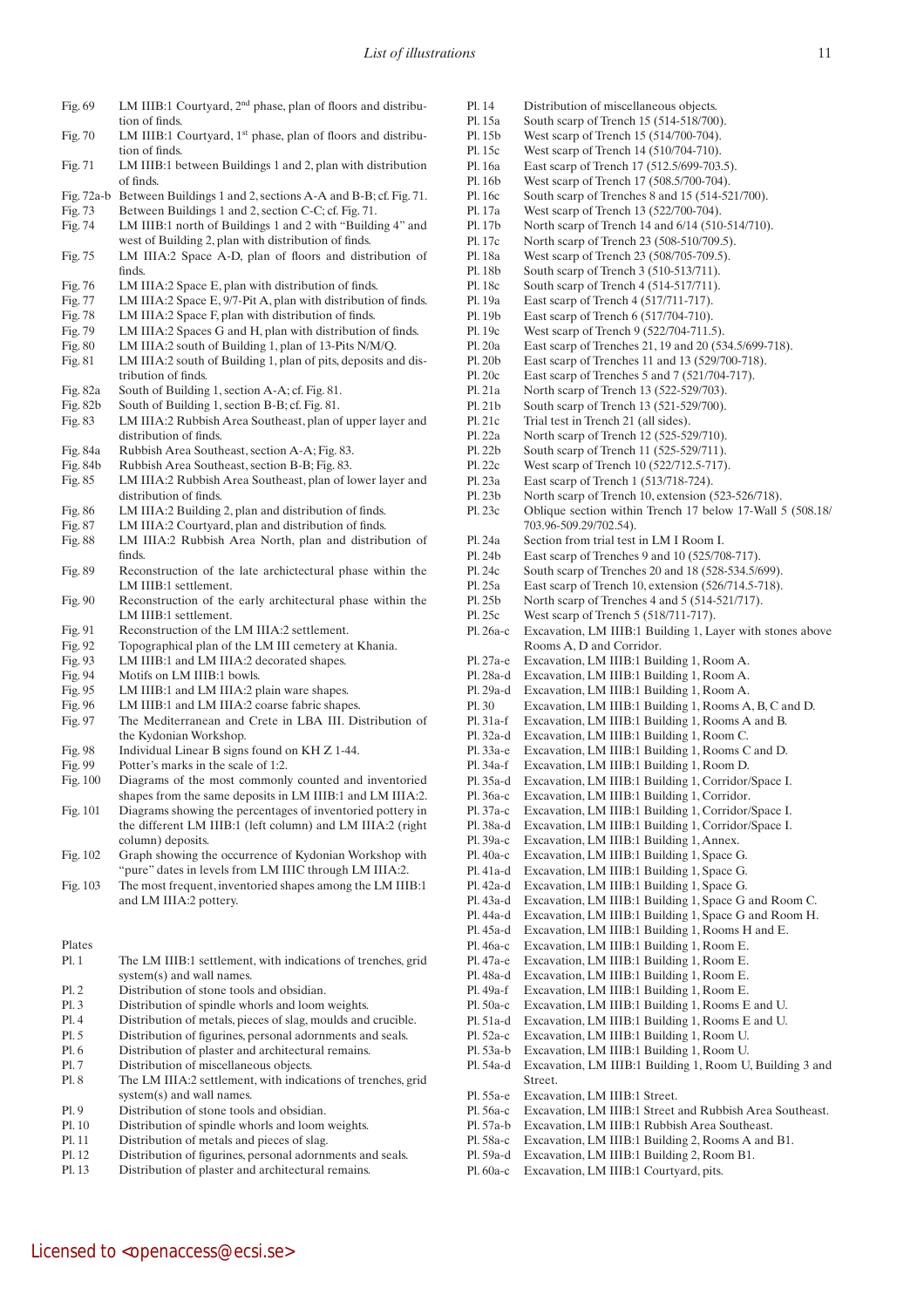Licensed to <openaccess@ecsi.se>

- Pl. 61a-c Excavation, LM IIIB:1 Courtyard, pits, walls, floors and deposits
- Pl. 62a-d Excavation, LM IIIB:1 Courtyard, pit, floors and walls of phase 3.
- Pl. 63a-f Excavation, LM IIIB:1 Courtyard, floors and walls of phase 3.
- Pl. 64a-e Excavation, LM IIIB:1 Courtyard, walls of phase 3 and floors of phase 2.
- Pl. 65a-d Excavation, LM IIIB:1 Courtyard, floors of phase 2.
- Pl. 66a-d Excavation, LM IIIB:1 Courtyard, floors and walls of phase 2.
- Pl. 67a-c Excavation, LM IIIB:1 Courtyard, floor and wall of phase 2.
- Pl. 68a-c Excavation, LM IIIB:1 Courtyard, wall of phase 2 and floors of phase 1.
- Pl. 69a-d Excavation, LM IIIB:1 Courtyard, floors of phase 1.
- Pl. 70a-d Excavation, LM IIIB:1 Courtyard, floors of phase 1.
- Pl. 71a-d Excavation, LM IIIB:1 Courtyard, floors of phase 1 and between Buildings 1 and 2.
- Pl. 72a-d Excavation, LM IIIB:1 between Buildings 1 and 2 and north of Buildings 1 and 2, "Building 4".
- Pl. 73a-d Excavation, LM IIIB:1 north of Buildings 1 and 2 and west of Building 2.
- Pl. 74 Excavation, LM IIIB:1 west of Building 2.
- Pl. 75a-d Excavation, LM IIIA:2 Building 1, Space A-D.
- Pl. 76a-c Excavation, LM IIIA:2 Building 1, Space A-D.
- Pl. 77a-d Excavation, LM IIIA:2 Building 1, Spaces A-D and E.
- Pl. 78a-c Excavation, LM IIIA:2 Building 1, Space E.
- Pl. 79a-c Excavation, LM IIIA:2 Building 1, Space E and constructions.
- Pl. 80a-c Excavation, LM IIIA:2 Building 1, constructions.
- Pl. 81a-d Excavation, LM IIIA:2 Building 1, constructions.
- Pl. 82a-d Excavation, LM IIIA:2 Building 1, constructions and Spaces H and F.
- Pl. 83a-d Excavation, LM IIIA:2 Building 1, Space H and south of Building 1.
- Pl. 84a-d Excavation, LM IIIA:2 south of Building 1 and Rubbish Area Southeast.
- Pl. 85a-b Excavation, LM IIIA:2 Building 2, Room B1.
- Pl. 86a-d Excavation, LM IIIA:2 Courtyard.
- Pl. 87a-d Excavation, LM IIIA:2 Courtyard.
- Pl. 88a-d Excavation, LM IIIA:2 Courtyard.
- Pl. 89a-b Excavation, LM IIIA:2 Courtyard and Rubbish Area North.
- Pl. 90a-b Excavation, LM IIIA:2 Rubbish Area North.
- Pl. 91 The pottery, LM IIIB:1 deposits, cups.
- Pl. 92 The pottery, LM IIIB:1 deposits, cups.
- Pl. 93 The pottery, LM IIIB:1 deposits, cups.
- Pl. 94 The pottery, LM IIIB:1 deposits, bowls.
- Pl. 95 The pottery, LM IIIB:1 deposits, bowls, goblets and kylikes.
- The pottery, LM IIIB:1 deposits, kylikes.
- Pl. 97 The pottery, LM IIIB:1 deposits, stirrup jars.
- Pl. 98 The pottery, LM IIIB:1 deposits, stirrup jars.
- Pl. 99 The pottery, LM IIIB:1 deposits, alabastra and kraters.
- Pl. 100 The pottery, LM IIIB:1 deposits, kraters, and amphoroid krater.
- Pl. 101 The pottery, LM IIIB:1 deposits, amphoroid kraters.
- Pl. 102 The pottery, LM IIIB:1 deposits, amphoroid kraters.
- Pl. 103 The pottery, LM IIIB:1 deposits, amphoroid kraters.<br>Pl. 104 The pottery, LM IIIB:1 deposits, jugs.
- The pottery, LM IIIB:1 deposits, jugs.
- Pl. 105 The pottery, LM IIIB:1 deposits, juglets, amphorae and jars.
- Pl. 106 The pottery, LM IIIB:1 deposits, jars, amphoriskoi, piriform jars, and storage jars.
- Pl. 107 The pottery, LM IIIB:1 deposits, storage jars.
- Pl. 108 The pottery, LM IIIB:1 deposits, storage jar, pyxides and kalathoi.
- Pl. 109 The pottery, LM IIIB:1 deposits, kalathos, mugs and tankards.
- Pl. 110 The pottery, LM IIIB:1 deposits, thelastron, ladles and rhyta.
- Pl. 111 The pottery, LM IIIB:1 deposits, Minoan flask, stands, lids,
- incense burners, basket vase, larnax and open vessels. Pl. 112 The pottery, LM IIIB:1 deposits, goblets and kylikes.
- Pl. 113 The pottery, LM IIIB:1 deposits, footed cups, cups and bowls.
- Pl. 114 The pottery, LM IIIB:1 deposits, bowls, krater, amphoroid krater, jugs and jars.
- Pl. 115 The pottery, LM IIIB:1 deposits, jars, pyxides and tankards.
- Pl. 116 The pottery, LM IIIB:1 deposits, tankards, ladles, hut model, lids and conical cups.
- Pl. 117 The pottery, LM IIIB:1 deposits, tripod cooking pots.
- Pl. 118 The pottery, LM IIIB:1 deposits, tripod cooking pots.
- Pl. 119 The pottery, LM IIIB:1 deposits, tripod cooking pots, cooking jars, cooking dishes, dish and trays.
- Pl. 120 The pottery, LM IIIB:1 deposits, jars.
- Pl. 121 The pottery, LM IIIB:1 deposits, jars.
- Pl. 122 The pottery, LM IIIB:1 deposits, jars.
- Pl. 123 The pottery, LM IIIB:1 deposits, pedestal bowls and bowls.
- Pl. 124 The pottery, LM IIIB:1 deposits, bowls, stands, lids and amphorae.
- Pl. 125 The pottery, LM IIIB:1 deposits, amphorae, vat, drain, Knossian and Palaikastrian imports.
- Pl. 126 The pottery, LM IIIB:1 deposits, Cycladic, Kytheran and Mycenaean imports.
- Pl. 127 The pottery, LM IIIB:1 deposits, Mycenaean imports.
- Pl. 128 The pottery, LM IIIB:1 deposits, Mycenaean imports and Handmade Burnished Ware.
- Pl. 129 The pottery, LM IIIA:2 deposits, cups.
- Pl. 130 The pottery, LM IIIA:2 deposits, cups, cups/rhyta, footed cups and goblet.
- Pl. 131 The pottery, LM IIIA:2 deposits, goblet, kylikes, stirrup jars, alabastra and krater.
- Pl. 132 The pottery, LM IIIA:2 deposits, kraters, amphoroid kraters and jugs.
- Pl. 133 The pottery, LM IIIA:2 deposits, amphorae, jars, amphoriskos, storage jar, piriform jar and closed vessels.
- Pl. 134 The pottery, LM IIIA:2 deposits, pyxis, kalathos, mugs, rhyta and Minoan flasks.
- Pl. 135 The pottery, LM IIIA:2 deposits, Minoan flasks, incense burner, stand, lids, askos, basket vase and in-and-out basin.
- Pl. 136 The pottery, LM IIIA:2 deposits, goblets, kylix and footed cups.
- Pl. 137 The pottery, LM IIIA:2 deposits, cups, bowls, kraters, jugs and jars.
- Pl. 138 The pottery, LM IIIA:2 deposits, kalathos, pyxis, ladle, stand, lamps, miniature vessels and conical cups.
- Pl. 139 The pottery, LM IIIA:2 deposits, tripod cooking pots, bowl and jars.
- Pl. 140 The pottery, LM IIIA:2 deposits, jars, bread oven, pedestal bowls and firebox.
- Pl. 141 The pottery, LM IIIA:2 deposits, Knossian and Mycenaean imports.
- Pl. 142 The pottery, LM IIIA:2/B:1 pottery in the Post-Minoan strata.
- Pl. 143 The pottery, LM IIIA:2/B:1 pottery and imports in the Post-Minoan strata.
- Pl. 144 The pottery, LM IIIB:1 deposits, Building 1, Layer with stones.
- Pl. 145 The pottery, LM IIIB:1 deposits, Building 1, Layer with stones.
- Pl. 146 The pottery, LM IIIB:1 deposits, Building 1, Layer with stones.
- Pl. 147 The pottery, LM IIIB:1 deposits, Building 1, Layer with stones and Room A.
- Pl. 148 The pottery, LM IIIB:1 deposits, Building 1, Room A.
- Pl. 149 The pottery, LM IIIB:1 deposits, Building 1, Room A.
- Pl. 150 The pottery, LM IIIB:1 deposits, Building 1, Rooms A and B.
- Pl. 151 The pottery, LM IIIB:1 deposits, Building 1, Room C.
- Pl. 152 The pottery, LM IIIB:1 deposits, Building 1, Room C.
- Pl. 153 The pottery, LM IIIB:1 deposits, Building 1, Room C.
- Pl. 154 The pottery, LM IIIB:1 deposits, Building 1, Room C. The pottery, LM IIIB:1 deposits, Building 1, Room C.
- Pl. 156 The pottery, LM IIIB:1 deposits, Building 1, Room C.
- Pl. 157 The pottery, LM IIIB:1 deposits, Building 1, Room C.
- Pl. 158 The pottery, LM IIIB:1 deposits, Building 1, Room C.
- Pl. 159 The pottery, LM IIIB:1 deposits, Building 1, Room D.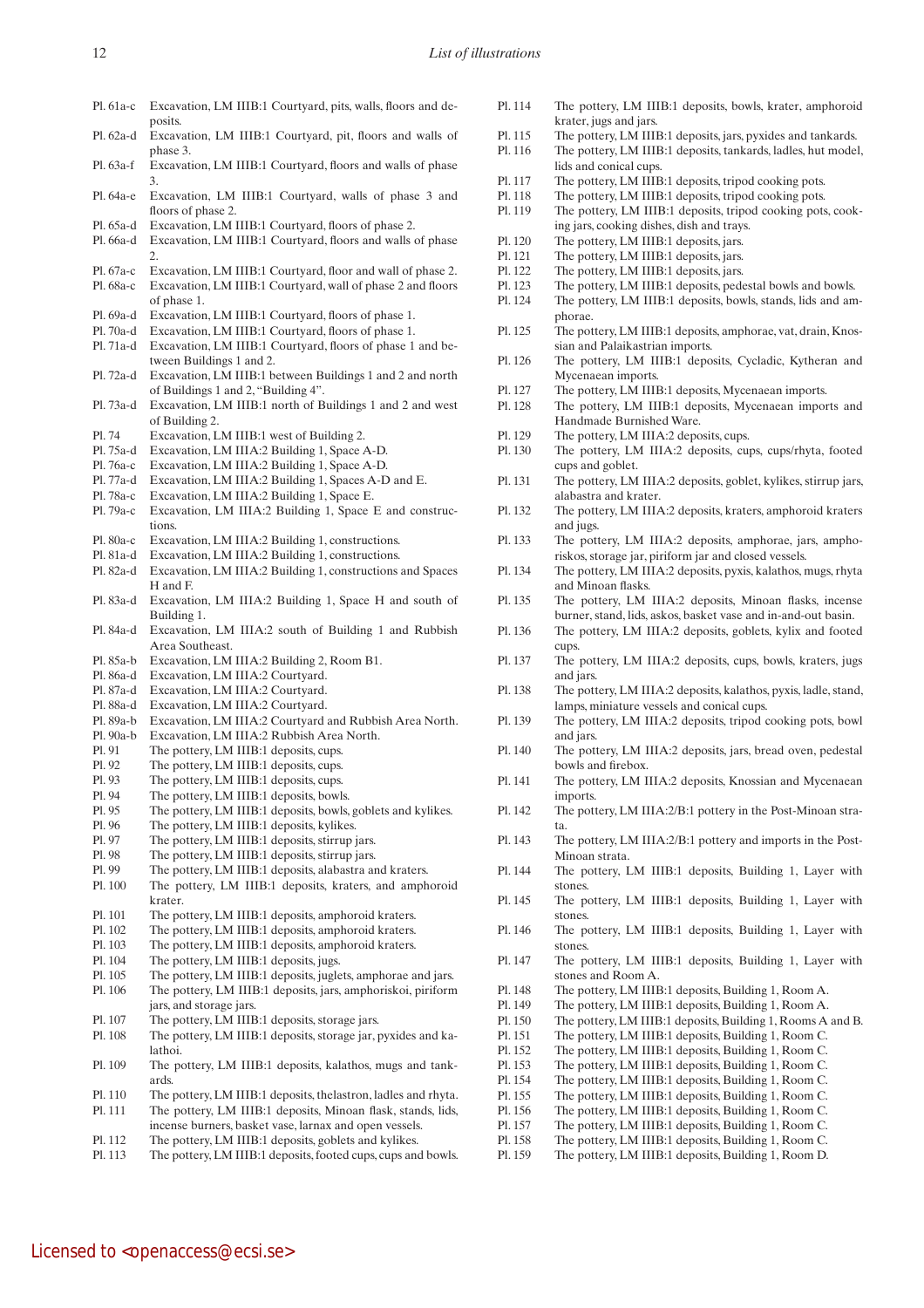- Pl. 160 The pottery, LM IIIB:1 deposits, Building 1, Room D.
- Pl. 161 The pottery, LM IIIB:1 deposits, Building 1, Corridor/Space
- I. Pl. 162 The pottery, LM IIIB:1 deposits, Building 1, Corridor/Space I.
- Pl. 163 The pottery, LM IIIB:1 deposits, Building 1, Corridor/Space I and Space G.
- Pl. 164 The pottery, LM IIIB:1 deposits, Building 1, Space G.
- Pl. 165 The pottery, LM IIIB:1 deposits, Building 1, Space G.
- Pl. 166 The pottery, LM IIIB:1 deposits, Building 1, Space G.
- Pl. 167 The pottery, LM IIIB:1 deposits, Building 1, Rooms H and E.
- Pl. 168 The pottery, LM IIIB:1 deposits, Building 1, Room E.
- Pl. 169 The pottery, LM IIIB:1 deposits, Building 1, Rooms E and U. Pl. 170 The pottery, LM IIIB:1 deposits, Building 1, Room U, Building 3 and Street.
- Pl. 171 The pottery, LM IIIB:1 deposits, Street.
- Pl. 172 The pottery, LM IIIB:1 deposits, Street and Rubbish Area Southeast.
- Pl. 173 The pottery, LM IIIB:1 deposits, Rubbish Area Southeast.
- Pl. 174 The pottery, LM IIIB:1 deposits, Rubbish Area Southeast, Building 2 and Courtyard.
- Pl. 175 The pottery, LM IIIB:1 deposits, Courtyard.
- Pl. 176 The pottery, LM IIIB:1 deposits, Courtyard.
- Pl. 177 The pottery, LM IIIB:1 deposits, Courtyard.
- Pl. 178 The pottery, LM IIIB:1 deposits, Courtyard.
- Pl. 179 The pottery, LM IIIB:1 deposits, Courtyard.
- Pl. 180 The pottery, LM IIIB:1 deposits, Courtyard.
- Pl. 181 The pottery, LM IIIB:1 deposits, Courtyard.
- Pl. 182 The pottery, LM IIIB:1 deposits, Courtyard.
- Pl. 183 The pottery, LM IIIB:1 deposits, Courtyard.
- Pl. 184 The pottery, LM IIIB:1 deposits, Courtyard and between Building 1 and 2.
- Pl. 185 The pottery, LM IIIB:1 deposits, between Buildings 1 and 2.
- Pl. 186 The pottery, LM IIIB:1 deposits, between Buildings 1 and 2.
- Pl. 187 The pottery, LM IIIB:1 deposits, between Buildings 1 and 2. Pl. 188 The pottery, LM IIIB:1 deposits, between Buildings 1 and 2
- and north of Buildings 1 and 2.
- Pl. 189 The pottery, LM IIIB:1 deposits, north of Buildings 1 and 2.
- Pl. 190 The pottery, LM IIIB:1 deposits, north of Buildings 1 and 2. Pl. 191 The pottery, LM IIIB:1 deposits, north of Buildings 1 and 2.
- Pl. 192 The pottery, LM IIIB:1 deposits, north of Buildings 1 and 2
- and west of Building 2.
- Pl. 193 The pottery, LM IIIB:1 deposits, west of Building 2.
- Pl. 194 The pottery, LM IIIA:2 deposits, Building 1, Spaces A-D and E.
- Pl. 195 The pottery, LM IIIA:2 deposits, Building 1, Spaces E, H, F and south of Building 1.
- Pl. 196 The pottery, LM IIIA:2 deposits, south of Building 1.
- Pl. 197 The pottery, LM IIIA:2 deposits, south of Building 1 and Rubbish Area Southeast.
- Pl. 198 The pottery, LM IIIA:2 deposits, Rubbish Area Southeast.
- Pl. 199 The pottery, LM IIIA:2 deposits, Rubbish Area Southeast.
- Pl. 200 The pottery, LM IIIA:2 deposits, Rubbish Area Southeast.
- Pl. 201 The pottery, LM IIIA:2 deposits, Rubbish Area Southeast.
- Pl. 202 The pottery, LM IIIA:2 deposits, Rubbish Area Southeast.
- Pl. 203 The pottery, LM IIIA:2 deposits, Rubbish Area Southeast.
- Pl. 204 The pottery, LM IIIA:2 deposits, Building 2, Courtyard and Rubbish Area North.
- Pl. 205 The pottery, LM IIIA:2 deposits, Rubbish Area North.
- Pl. 206 The pottery, LM IIIA:2 deposits, Rubbish Area North.
- Pl. 207 The pottery, LM IIIA:2 deposits, Rubbish Area North.
- Pl. 208 The pottery, LM IIIA:2 deposits, Rubbish Area North and unstratified material.
- Pl. 209 The pottery, unstratified material.

Licensed to <openaccess@ecsi.se>

- Pl. 210 The pottery, unstratified material.
- Pl. 211 Pithoi.
- Pl. 212 Pithoi.
- Pl. 213 Pithoi.
- Pl. 214a-e Pithoi.
- Pl. 215a-f Pithoi. Pl. 216a-f Pithoi.
- 
- Pl. 217 Small finds, LM IIIB:1 deposits, figurines.
- Pl. 218 Small finds, LM IIIB:1 deposits, figurines.
- Pl. 219 Small finds, LM IIIB:1 deposits, figurines and cult vessel.
- Pl. 220 Small finds, LM IIIB:1 deposits, stone vases.
- Pl. 221 Small finds, LM IIIB:1 deposits, metals and terracotta objects.
- Pl. 222 Small finds, LM IIIB:1 deposits, seal stone and direct sealing?
- Pl. 223 Small finds, LM IIIB:1 deposits, stopper and roundel.
- Pl. 224 Small finds, LM IIIB:1 deposits, stoppers, terracotta object, rock crystal, bone implements and awl.
- Pl. 225 Small finds, LM IIIB:1 deposits, terracotta tray, potter's rubbing tool and loom weights.
- Pl. 226 Small finds, LM IIIB:1 deposits, loom weight, stone weight, pendant, spindle whorls and pumice stone.
- Pl. 227 Small finds, LM IIIB:1 deposits, stone tools and terracotta object.
- Pl. 228 Small finds, LM IIIA:2 deposits, figurines, stone vases, bead and spindle whorl.
- Pl. 229 Small finds, LM IIIA:2 deposits, metals, terracotta and bone objects, spindle whorls and seal stones.
- Pl. 230 Small finds, LM IIIA:2 deposits, stopper and roundel.
- Pl. 231 Small finds, LM IIIA:2 deposits, nodule, nodulus, stopper and loom weight.
- Pl. 232 Small finds, LM IIIA:2 deposits, stone weight, loom weights, loom weight/bobbin and stone tools.
- Pl. 233a-c Small finds, LM IIIB:1 deposits, Building 1, Layer with stones.
- Pl. 234a-e Small finds, LM IIIB:1 deposits, Building 1, Rooms A and C.
- Pl. 235a-h Small finds, LM IIIB:1 deposits, Building 1, Rooms A and C.
- Pl. 236a-c Small finds, LM IIIB:1 deposits, Building 1, Room D.
- Pl. 237a-e Small finds, LM IIIB:1 deposits, Building 1, Room D and Corridor/Space I.
- Pl. 238a-d Small finds, LM IIIB:1 deposits, Building 1, Corridor/Space I and Space G.
- Pl. 239a-e Small finds, LM IIIB:1 deposits, Building 1, Corridor/Space I and Space G.
- Pl. 240a-d Small finds, LM IIIB:1 deposits, Building 1, Space G.
- Pl. 241a–f Small finds, LM IIIB:1 deposits, Building 1, Rooms H and E.
- Pl. 242a-e Small finds, LM IIIB:1 deposits, Building 1, Room E.
- Pl. 243a-b Small finds, LM IIIB:1 deposits, Building 1, Room E.
- Pl. 244a-i Small finds, LM IIIB:1 deposits, Building 1, Rooms E, U, Street and Rubbish Area Southeast.
- Pl. 245a-d Small finds, LM IIIB:1 deposits, Rubbish Area Southeast and Building 2.
- Pl. 246a-d Small finds, LM IIIB:1 deposits, Building 2 and Courtyard.
- Pl. 247a-g Small finds, LM IIIB:1 deposits, Courtyard.
- Pl. 248a-e Small finds, LM IIIB:1 deposits, Courtyard.
- Pl. 249a-c Small finds, LM IIIB:1 deposits, Courtyard.
- Pl. 250a-e Small finds, LM IIIB:1 deposits, Courtyard and between Buildings 1 and 2.
- Pl. 251a-c Small finds, LM IIIB:1 deposits, between Buildings 1 and 2.
- Pl. 252a-g Small finds, LM IIIB:1 deposits, between and north of Buildings 1 and 2.
- Pl. 253a-c Small finds, LM IIIB:1 deposits, north of Buildings 1 and 2.
- Pl. 254a-d Small finds, LM IIIB:1 deposits, north of Buildings 1 and 2 and west of Building 2.
- Pl. 255a-f Small finds, LM IIIA:2 deposits, Building 1, Space A-D.
- Pl. 256a-g Small finds, LM IIIA:2 deposits, Building 1, Spaces A-D, E and F.
- Pl. 257a-d Small finds, LM IIIA:2 deposits, Building 1, Spaces E, H and south of Building 1.
- Pl. 258a-f Small finds, LM IIIA:2 deposits, south of Building 1 and Rubbish Area Southeast.
- Pl. 259a-c Small finds, LM IIIA:2 deposits, Rubbish Area Southeast. Pl. 260a-e Small finds, LM IIIA:2 deposits, Rubbish Area Southeast,

Building 2, Courtyard and Rubbish Area North. Pl. 261a-d Small finds, LM IIIA:2 deposits, Rubbish Area Sourtheast

Pl. 262a-e Small finds, LM IIIA:2 deposits, Building 1, Space H and

and Rubbish Area North.

Rubbish Area North.